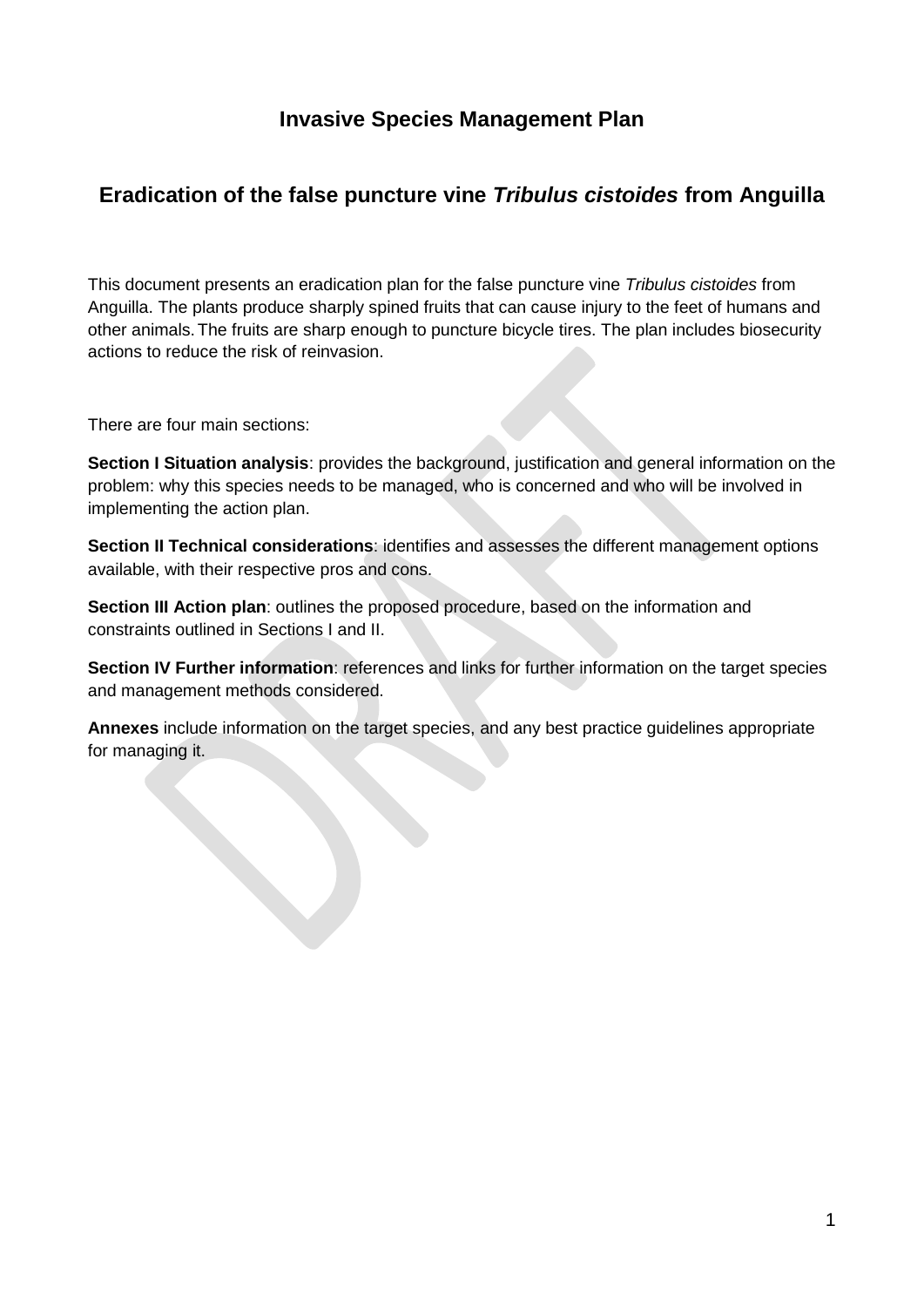# **Section I. Situation analysis**

This section provides background, justification and general information on the problem.

| <b>Title</b>                                                                                                                                                                                          | <b>Response</b>                                                                                                                                                      |
|-------------------------------------------------------------------------------------------------------------------------------------------------------------------------------------------------------|----------------------------------------------------------------------------------------------------------------------------------------------------------------------|
|                                                                                                                                                                                                       | (Give common and scientific names)                                                                                                                                   |
| <b>Target species</b>                                                                                                                                                                                 | False puncture vine Tribulus cistoides                                                                                                                               |
|                                                                                                                                                                                                       | (As detailed as possible)                                                                                                                                            |
| <b>Distribution in</b><br>territory                                                                                                                                                                   | Occurs only on the main island, with between 1 and 3 populations,<br><1ha cover in total.                                                                            |
| Why is the species a                                                                                                                                                                                  | (Justify why this species needs to be managed, summarising it's impacts on<br>biodiversity, the economy and/or public health)                                        |
| problem?                                                                                                                                                                                              | T. cistoides is a weed which forms dense smothering mats.                                                                                                            |
|                                                                                                                                                                                                       | The plants produce sharply spined fruits that can cause injury to the<br>feet of humans and other animals. The fruits are sharp enough to<br>puncture bicycle tires. |
|                                                                                                                                                                                                       | T. cistoides has been reported to be poisonous to livestock, especially<br>sheep.                                                                                    |
|                                                                                                                                                                                                       | (Identify any benefits this species provides)                                                                                                                        |
| Does the species<br>provide any beneficial                                                                                                                                                            | T. cistoides can be used as a ground cover.                                                                                                                          |
| effects?                                                                                                                                                                                              | The plant could serve as a natural barrier, discouraging creatures<br>from walking across it.                                                                        |
|                                                                                                                                                                                                       | It has medicinal uses, treating ailments such as headache, nervous<br>disorders, and constipation.                                                                   |
| (Summarise previous successes and failures at managing this species, if any)<br><b>Previous or current</b><br>This species has not been managed before in Anguilla.<br>management in the<br>territory |                                                                                                                                                                      |
|                                                                                                                                                                                                       |                                                                                                                                                                      |
| <b>Pathways of entry</b>                                                                                                                                                                              | Deliberate introduction as an ornamental or ground cover plant.                                                                                                      |
|                                                                                                                                                                                                       | Accidental introduction as seeds stuck to footwear, machinery or tires.                                                                                              |
|                                                                                                                                                                                                       | Seed is carried on sea currents and seabirds, and the principal means<br>of introduction may be via oceanic currents.                                                |
| <b>Pathways of spread</b>                                                                                                                                                                             | (How does the species spread within the territory? This may be different for different<br>life stages)                                                               |
|                                                                                                                                                                                                       | Movement of the spiny fruits on farm machinery, livestock, vehicles<br>(especially bicycles) and the clothes and shoes of humans.                                    |
|                                                                                                                                                                                                       | T. cistoides has a preference for growth in sandy, coastal habitats and<br>invasion off shore cays is feasible through the spread of seed by<br>ocean currents.      |
| <b>Gaps in knowledge?</b>                                                                                                                                                                             | (Identify any key areas where knowledge is lacking, if any)                                                                                                          |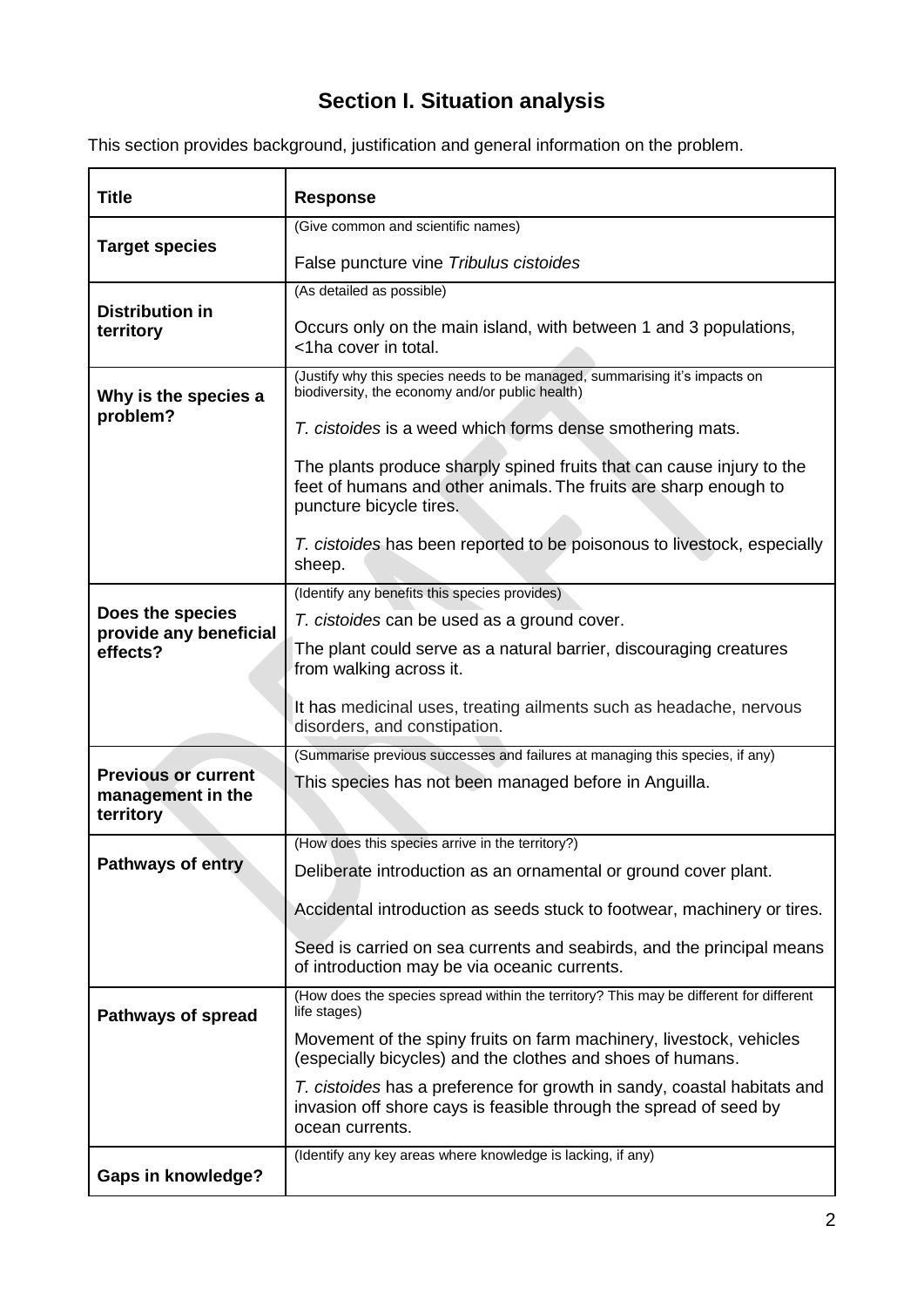|                             | Mapping required to determine the current distribution and<br>abundance.                                                  |                                                                                                                                                                                                                                                            |  |
|-----------------------------|---------------------------------------------------------------------------------------------------------------------------|------------------------------------------------------------------------------------------------------------------------------------------------------------------------------------------------------------------------------------------------------------|--|
| Legal framework             | (Identify the legislation covering management actions for this species in terms of what<br>can be done, gaps)             |                                                                                                                                                                                                                                                            |  |
|                             | <b>Plant Protection Act:</b><br>Can restrict the importation of plants that may pose a pest<br>$\circ$<br>or disease risk |                                                                                                                                                                                                                                                            |  |
| <b>Key stakeholders</b>     | benefits. Add lines as necessary)                                                                                         | (List the key stakeholders and note briefly their interest in this species - impacts or                                                                                                                                                                    |  |
| affected by this<br>species | <b>Stakeholder</b>                                                                                                        | <b>Interests</b>                                                                                                                                                                                                                                           |  |
|                             | Community                                                                                                                 | Spiny seeds are a nuisance as they are<br>painful to step on, affecting recreational<br>activities and gardening. The plant also<br>forms a dense smothering mat.                                                                                          |  |
|                             | <b>Hoteliers</b>                                                                                                          | Their painful spiny seeds adversely<br>affects tourists due to the plants<br>preference for growing in coastal areas<br>and dunes                                                                                                                          |  |
|                             | Agriculture                                                                                                               | Spiny seeds are a nuisance as they are<br>painful to step on, affecting farming.<br>The plant also forms a dense<br>smothering mat.                                                                                                                        |  |
|                             | Environment                                                                                                               | Concerned about invasion to natural<br>areas and offshore cays and its impact<br>on native vegetation and ecosystems<br>as a dense smothering mat. The spiny<br>seeds would also restrict the movement<br>of people engaged in conservation<br>activities. |  |
|                             | <b>National Trust</b>                                                                                                     | Concerned about invasion to offshore<br>cays and its impact on native<br>vegetation and ecosystems as a dense<br>smothering mat. The spiny seeds would<br>also restrict the movement of people<br>engaged in conservation activities.                      |  |
| <b>Agencies involved in</b> | (List the agencies or bodies who would be involved in managing this species. Add<br>lines as necessary)                   |                                                                                                                                                                                                                                                            |  |
| management                  | Agency                                                                                                                    | <b>Role</b>                                                                                                                                                                                                                                                |  |
|                             | Environment                                                                                                               | Lead agency                                                                                                                                                                                                                                                |  |
|                             |                                                                                                                           | Implement the action plan                                                                                                                                                                                                                                  |  |
|                             | Agriculture                                                                                                               | Assist in control measures                                                                                                                                                                                                                                 |  |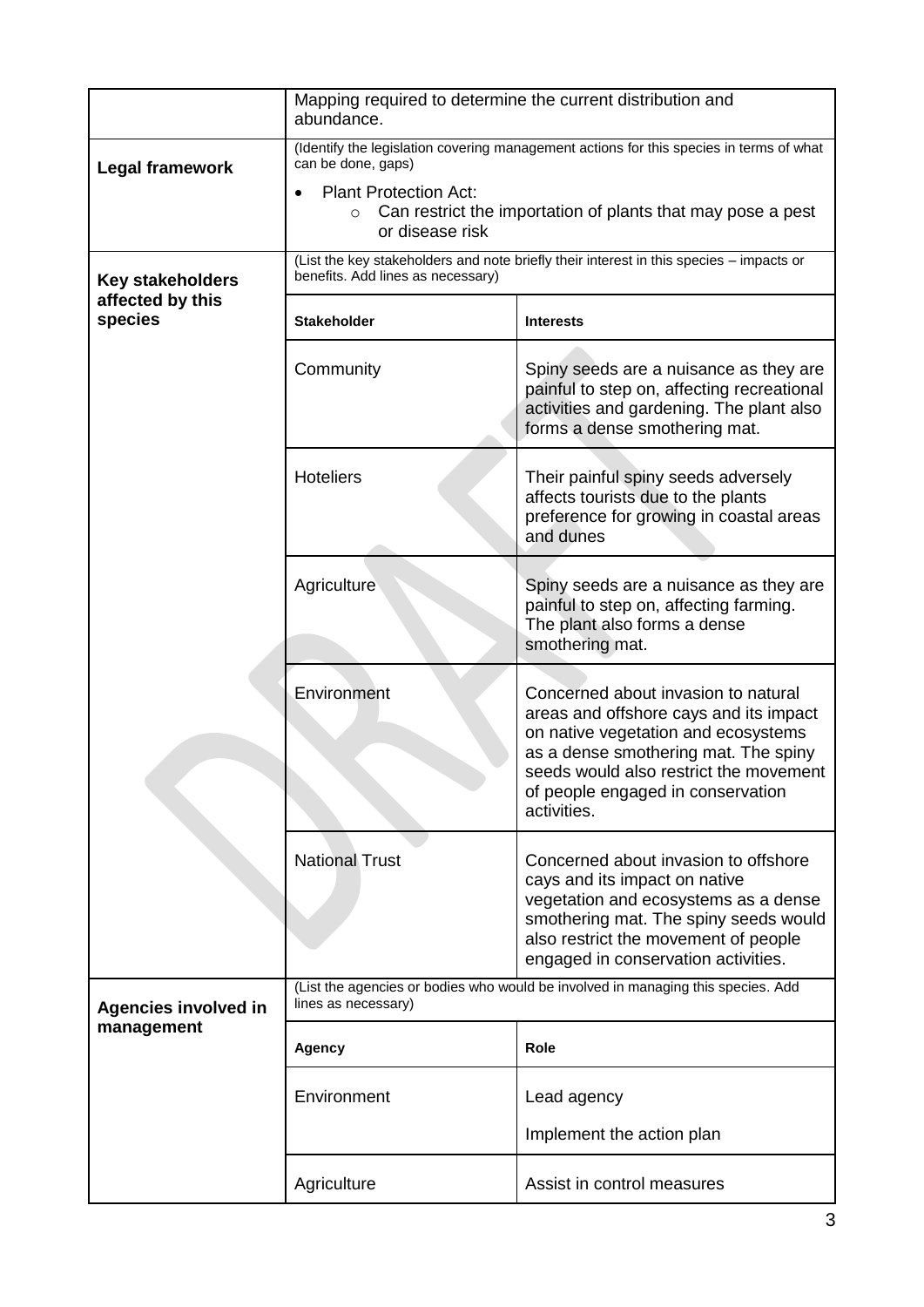|                                   | <b>Householders</b>                                                                                                                                                                                                                                                                                        | Actively look out for and remove from<br>premises |
|-----------------------------------|------------------------------------------------------------------------------------------------------------------------------------------------------------------------------------------------------------------------------------------------------------------------------------------------------------|---------------------------------------------------|
|                                   | <b>Hoteliers</b>                                                                                                                                                                                                                                                                                           | Landscaping crew assist in removals               |
| Any other relevant<br>information | (Include any other information relevant to management of this species)<br>Identified in the prioritisation exercise in March 2020 as a species with<br>a high feasibility of eradication <sup>1</sup> . However, control of $T$ . cistoides is<br>complicated by the long seed life and drought tolerance. |                                                   |
|                                   | Not a popular plant, so getting permission to remove it is likely.                                                                                                                                                                                                                                         |                                                   |
|                                   | Risk of spread to Dog, Scrub and Prickly Pear islands.                                                                                                                                                                                                                                                     |                                                   |

1

<sup>1</sup> See the workshop report at http://www.nonnativespecies.org//downloadDocument.cfm?id=2285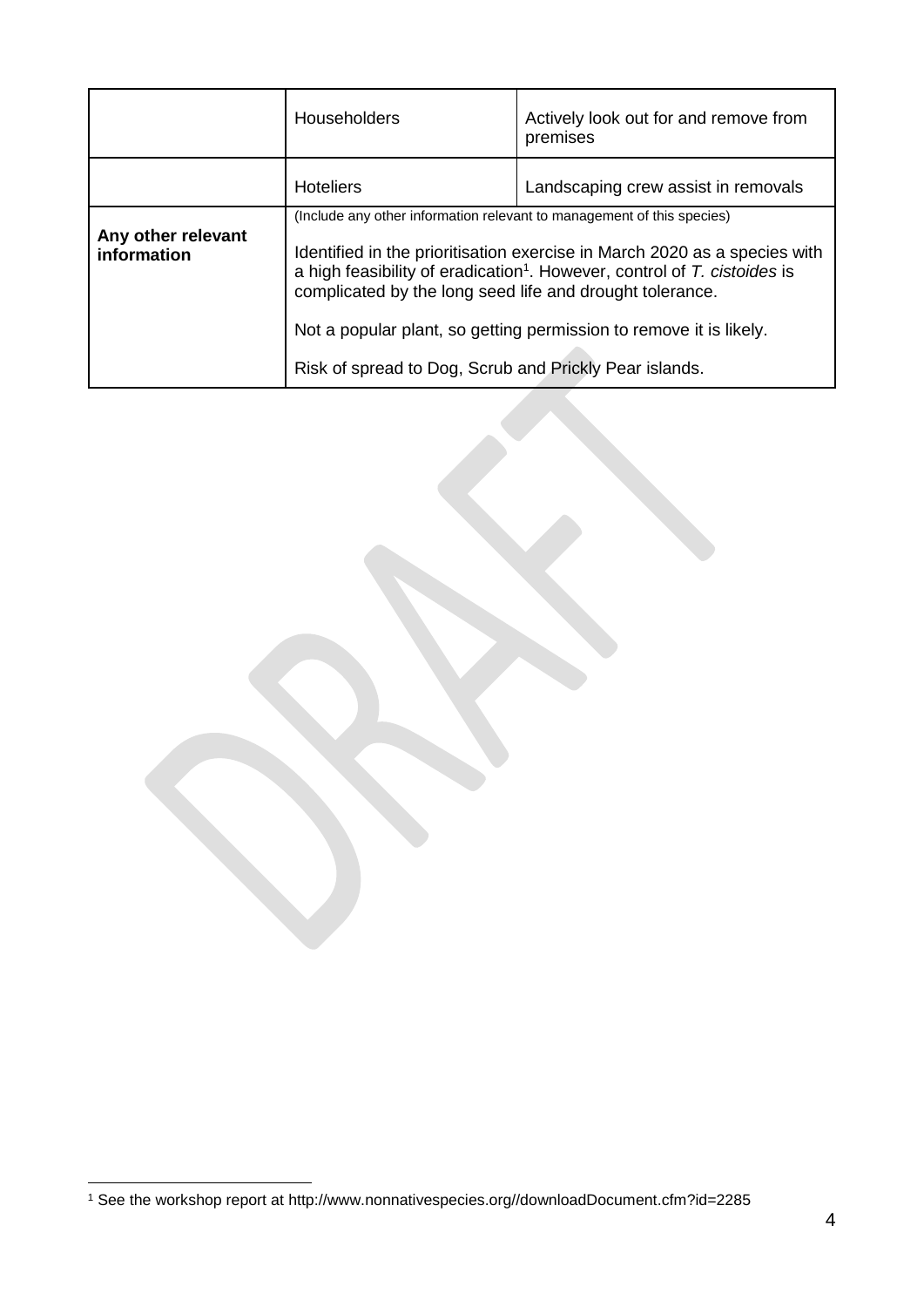# **Section II. Technical considerations**

This section assesses the different management options available.

|                   |                                           | This section assesses the different management options available.                                                                                                    |                                                                                                         |                                                                     |                                  |  |
|-------------------|-------------------------------------------|----------------------------------------------------------------------------------------------------------------------------------------------------------------------|---------------------------------------------------------------------------------------------------------|---------------------------------------------------------------------|----------------------------------|--|
|                   |                                           | (Identify where you want to be in the future. For example: eradication of species X from Y Cay)                                                                      |                                                                                                         |                                                                     |                                  |  |
| Goal              |                                           | The false puncture vine Tribulus cistoides will have been completely eradicated from Anguilla, with a low, managed, risk of<br>reintroduction.                       |                                                                                                         |                                                                     |                                  |  |
|                   |                                           | (What you want to happen in order to reach the goal. Add extra lines if required)                                                                                    |                                                                                                         |                                                                     |                                  |  |
| <b>Objectives</b> |                                           | 1.                                                                                                                                                                   | Removal of existing populations of false puncture vine from the main island.                            |                                                                     |                                  |  |
|                   |                                           | Monitoring and removal of germinated seeds for at least 5 years.<br>2.                                                                                               |                                                                                                         |                                                                     |                                  |  |
|                   |                                           |                                                                                                                                                                      |                                                                                                         |                                                                     |                                  |  |
|                   | Assessment of possible management methods |                                                                                                                                                                      |                                                                                                         |                                                                     |                                  |  |
|                   |                                           | List the possible methods for management if there are more than one. Examples are: manual removal; using pesticides; biocontrol, etc.). Add extra lines if required. |                                                                                                         |                                                                     |                                  |  |
| <b>Method</b>     | Summary outline of the method             |                                                                                                                                                                      | <b>Pros</b>                                                                                             | <b>Cons</b>                                                         | <b>Conclusion on feasibility</b> |  |
|                   |                                           |                                                                                                                                                                      | Consider: effectiveness, practicality, existing expertise, cost,<br>negative impacts, and acceptability |                                                                     |                                  |  |
| Manual<br>removal |                                           | Plants can be removed by hand, they can<br>readily be pulled out of soil.                                                                                            | Very effective and<br>practical, no negative<br>impact                                                  | Gloves are required to<br>protect hands from the<br>prickly fruits. | Very feasible                    |  |
|                   |                                           | Care needs to be taken to remove and bag<br>seeds. This is a possible option for National<br>Trust mobilisation.                                                     |                                                                                                         | Sites need to be<br>checked for<br>germinating seeds for            |                                  |  |
|                   |                                           | Shallow cultivation to sever the taproot is<br>effective in controlling large plants but it may<br>stimulate the germination of seed. Monitoring                     |                                                                                                         | up to 5 years.                                                      |                                  |  |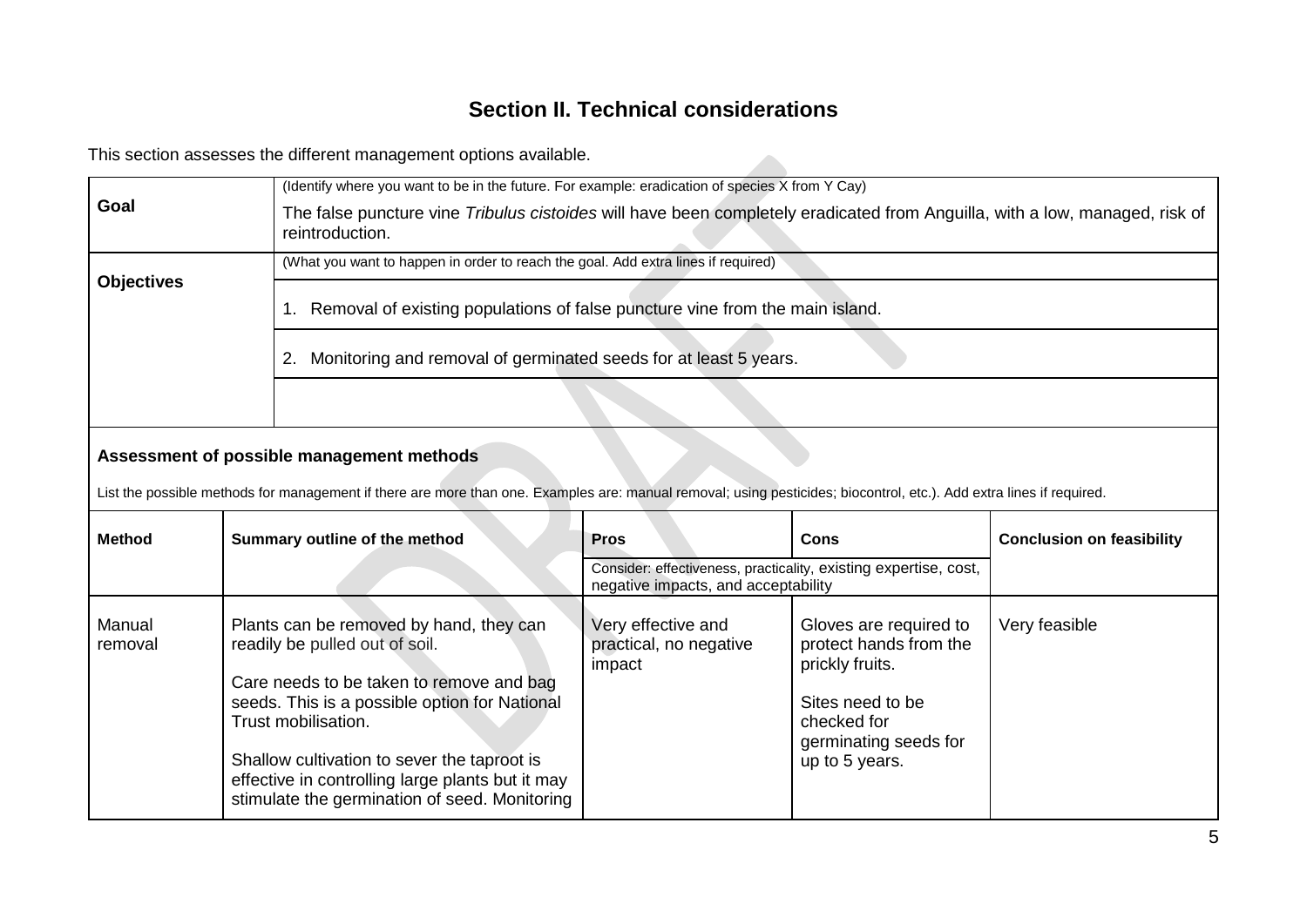|                     | of control sites needs to continue to check for<br>and remove germinating seeds for up to 5<br>years.<br>Mowing is not effective due to the prostrate<br>growth habit of this weed.                                                                                                                                                                                                               |                                                                                              |                                                                                                                                                                                                       |                                                                                                      |
|---------------------|---------------------------------------------------------------------------------------------------------------------------------------------------------------------------------------------------------------------------------------------------------------------------------------------------------------------------------------------------------------------------------------------------|----------------------------------------------------------------------------------------------|-------------------------------------------------------------------------------------------------------------------------------------------------------------------------------------------------------|------------------------------------------------------------------------------------------------------|
| Chemical<br>control | Glyphosate and dicamba have been used<br>with excellent results. 2,4-D also shows good<br>results. A 1-2% solution of each of these with<br>surfactant is recommended.<br>Certain pre-emergent herbicides can kill<br>puncture vine seedlings as they germinate,<br>but their utility may be limited in natural areas<br>due to soil persistence.                                                 | Spot treatment on<br>mature plants may be<br>acceptable.                                     | Concerns about the use<br>of herbicides on the<br>high water table in<br>Anguilla.<br>Cost includes labour<br>plus cutting equipment,<br>and herbicides /<br>herbicide application<br>equipment / PPE | Very feasible: would require<br>communications actions<br>with stakeholders to ensure<br>acceptance. |
| <b>Biocontrol</b>   | Effective control reported with the stem-and-<br>crown-mining weevil Microlarinus lypriformis<br>(Coleoptera: Curculionidae) from Hawaii, St<br>Kitts and elsewhere in the West Indies<br>including the Bahamas and Jamaica.<br>M. layeynii has also been introduced as a<br>biological control agent against T. cistoides,<br>although it has proved to be less effective<br>than M. lypriformis | Once established, a<br>biocontrol agent requires<br>no further action to<br>deliver control. | Biocontrol gives control,<br>but not eradication.<br>Initial costs are high.                                                                                                                          | Feasible, if eradication is<br>not the goal or considered<br>impossible.                             |
|                     |                                                                                                                                                                                                                                                                                                                                                                                                   |                                                                                              |                                                                                                                                                                                                       |                                                                                                      |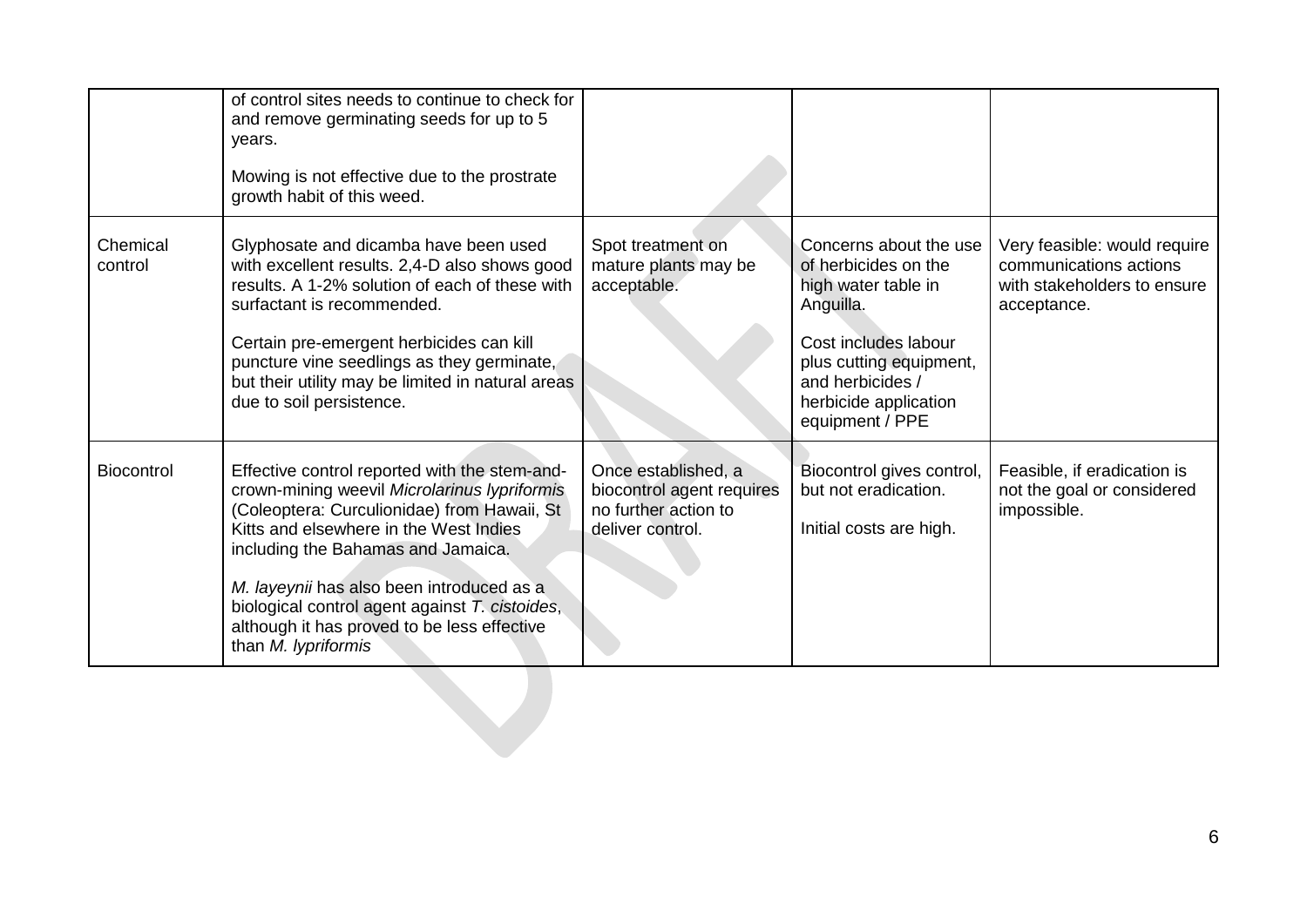# **Section III Action Plan**

This is the proposed procedure, based on the information and constraints outlined in Sections I and II.

| <b>Title</b>                                   | <b>Response</b>                                                                                                                                                             |                    |         |
|------------------------------------------------|-----------------------------------------------------------------------------------------------------------------------------------------------------------------------------|--------------------|---------|
| <b>Strategy to be used</b>                     | (Note that this may use a combination of the methods outlined in Section II)<br>Manual removal by pulling plants, and spot treatment of mature<br>plants in selected areas. |                    |         |
| <b>Budget</b> (add extra lines as<br>required) | <b>Item/action</b>                                                                                                                                                          | Sources of funding | Cost \$ |
|                                                | Labour                                                                                                                                                                      | <b>TBC</b>         | \$TBC   |
|                                                | Equipment, materials,<br>fuel etc                                                                                                                                           | <b>TBC</b>         | \$TBC   |
|                                                | Communications<br>materials                                                                                                                                                 | <b>TBC</b>         | \$TBC   |

#### **Actions**

The objectives come from the table in Section II. Actions should include stakeholder engagement, and post-management surveillance. Add further objectives if required.

| <b>Objective 1.</b> Removal of existing populations of false puncture vine from the main island. |                                                                                                                                                                                                                                                                       |             |
|--------------------------------------------------------------------------------------------------|-----------------------------------------------------------------------------------------------------------------------------------------------------------------------------------------------------------------------------------------------------------------------|-------------|
|                                                                                                  | <b>Proposed procedure</b> (add more lines as necessary)                                                                                                                                                                                                               |             |
| <b>Timeline</b>                                                                                  | <b>Action</b>                                                                                                                                                                                                                                                         | Responsible |
| <b>TBC</b>                                                                                       | Map existing populations of false puncture vine.                                                                                                                                                                                                                      | TBC         |
| <b>TBC</b>                                                                                       | Train teams in safe herbicide application techniques for<br>spot treatment in the context of concerns about<br>herbicide impact on the water table. Teams will also be<br>trained in the disposal of cut plant material to minimise<br>the spread of the spiny seeds. | <b>TBC</b>  |
| <b>TBC</b>                                                                                       | Manual removal of mature plants, and bagging of<br>plants with seeds for disposal.                                                                                                                                                                                    | <b>TBC</b>  |
| <b>TBC</b>                                                                                       | Spot treatment of selected areas of mature plants<br>where manual removal is not considered the best<br>approach.                                                                                                                                                     | TBC         |

 $\overline{\mathbf{1}}$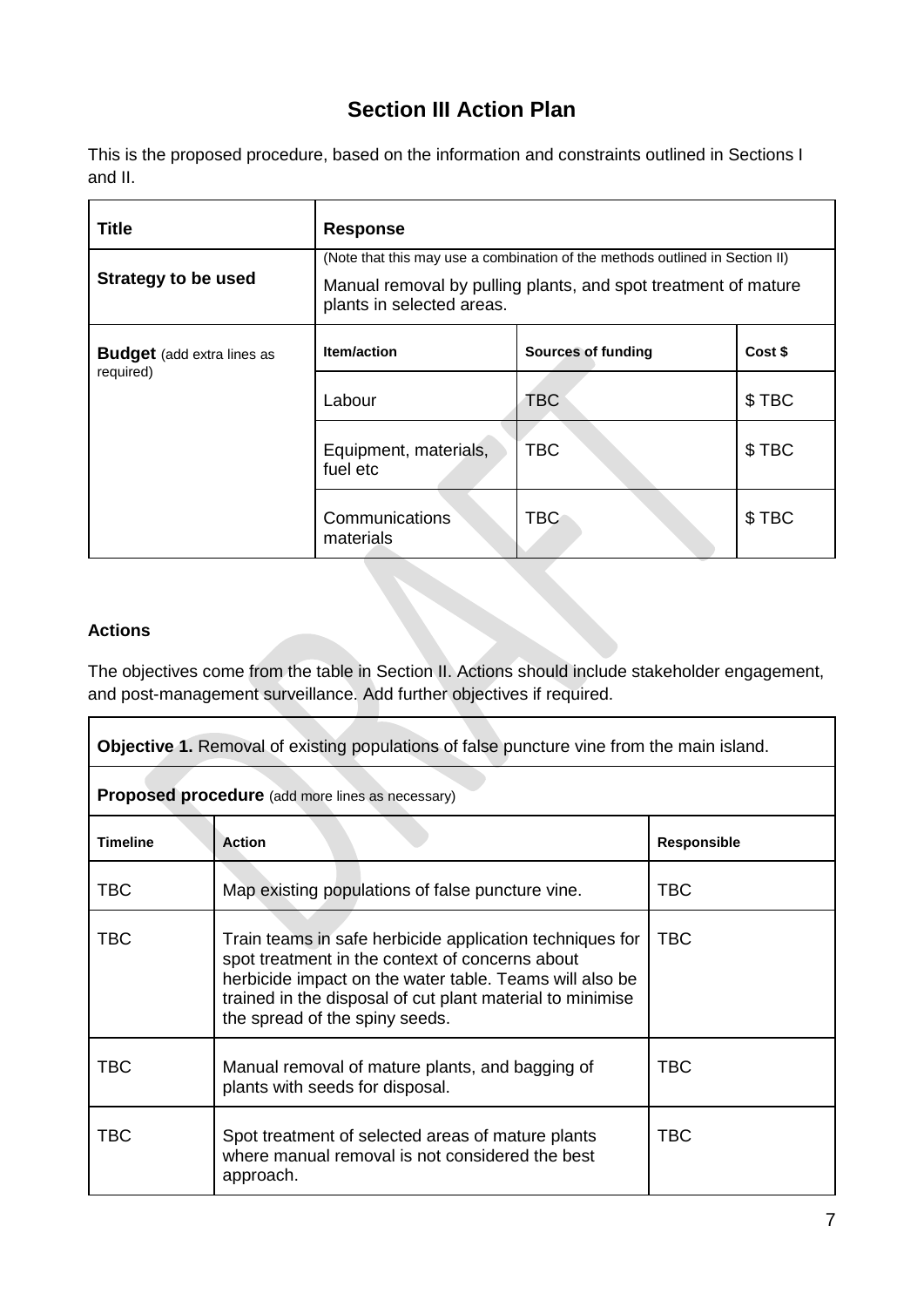| TBC | Mobilisation of a community programme to encourage<br>removal of false puncture vine on private land.      | TBC        |
|-----|------------------------------------------------------------------------------------------------------------|------------|
| TBC | Communications and awareness programme with the<br>community to raise awareness and promote<br>compliance. | <b>TBC</b> |
|     |                                                                                                            |            |

|                 | <b>Objective 2.</b> Monitoring and removal of germinated seeds for at least 5 years.                                                           |             |  |
|-----------------|------------------------------------------------------------------------------------------------------------------------------------------------|-------------|--|
|                 | <b>Proposed procedure</b> (add more lines as necessary)                                                                                        |             |  |
| <b>Timeline</b> | <b>Action</b>                                                                                                                                  | Responsible |  |
| <b>TBC</b>      | Set up a long-term monitoring programme of all<br>affected areas to ensure all new plants are removed.                                         | <b>TBC</b>  |  |
| <b>TBC</b>      | Set up a surveillance and pest Alert programme to<br>check for new populations of false puncture vine, for<br>removal.                         | TBC         |  |
| <b>TBC</b>      | Training of DECR, Public Works, Agriculture and<br>National Trust staff on identification of false puncture<br>vine, seedling and adult stages | TBC         |  |
| <b>TBC</b>      | Campaign of public engagement to check for and<br>remove seedlings in private property                                                         | TBC         |  |
|                 |                                                                                                                                                |             |  |
|                 |                                                                                                                                                |             |  |

| Biosecurity measures required to prevent reinvasion     |                                                                                                                                                           |                    |
|---------------------------------------------------------|-----------------------------------------------------------------------------------------------------------------------------------------------------------|--------------------|
| <b>Proposed procedure</b> (add more lines as necessary) |                                                                                                                                                           |                    |
| <b>Timeline</b>                                         | <b>Action</b>                                                                                                                                             | <b>Responsible</b> |
| TBC                                                     | Biosecurity inspectors trained in identifying this<br>species, and the high risk pathways of entry (seeds in<br>machinery, tires, footwear and clothing). | TBC                |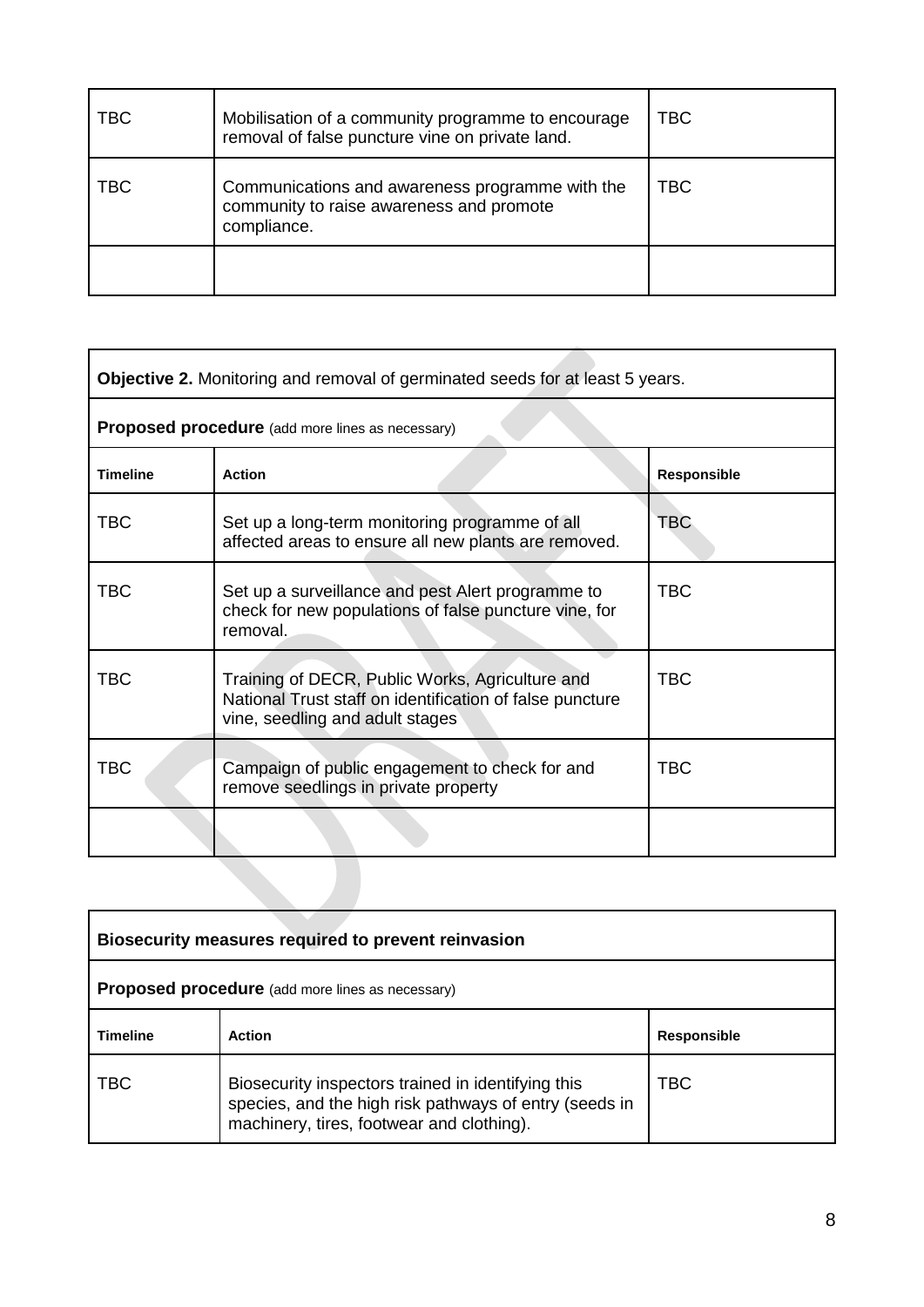| TBC | Factsheets developed for biosecurity inspectors and<br>customs officers. Information shared with all ports of<br>entry. | TBC |
|-----|-------------------------------------------------------------------------------------------------------------------------|-----|
| TBC | Inter-island biosecurity measures put in place.                                                                         | TBC |
|     |                                                                                                                         |     |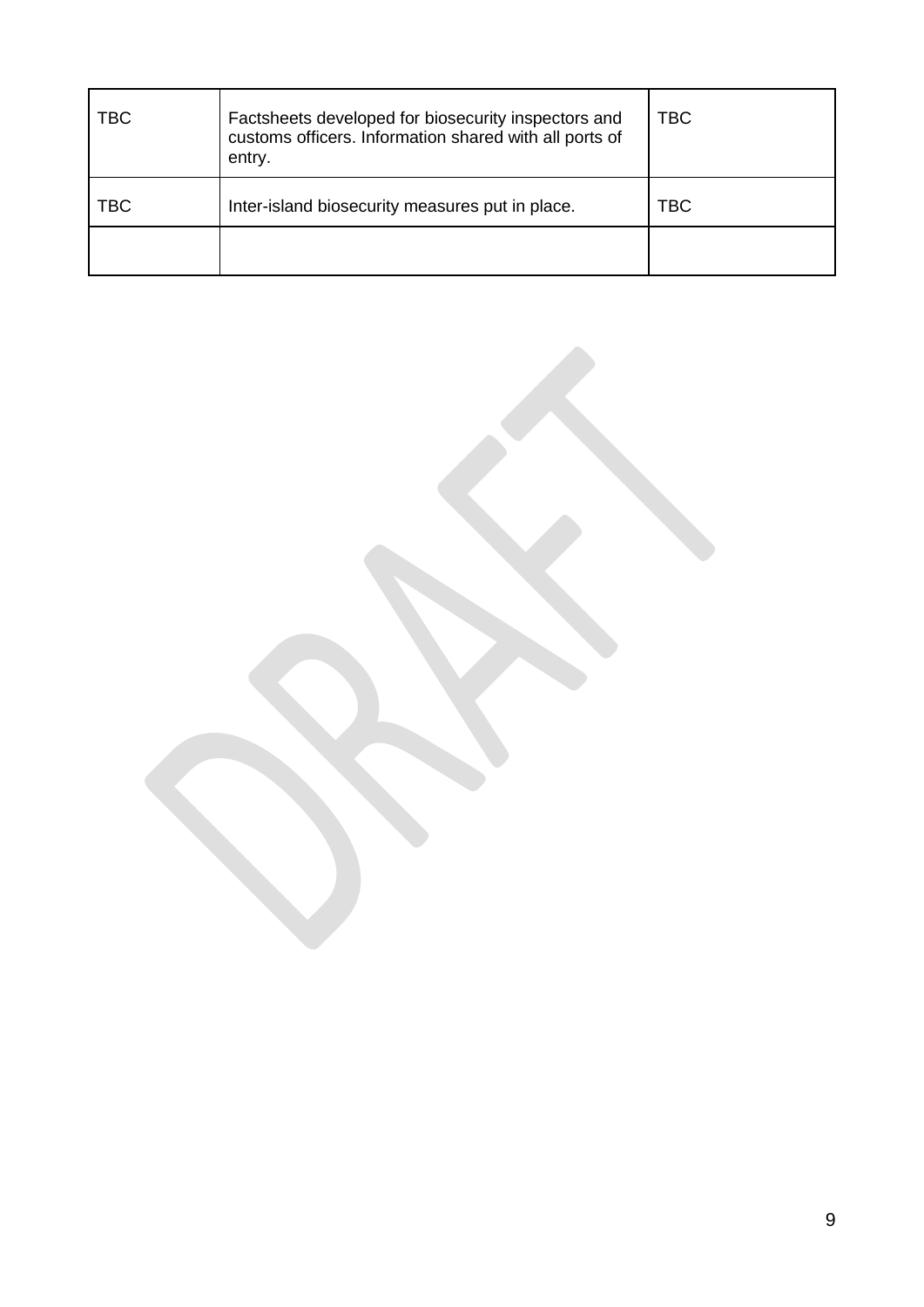# **Section IV Further information**

For further information see the references and links below.

#### **References**

Booy, O. *et al*. (2020). Prioritising the management of established invasive non-native species in Turks & Caicos Islands: eradication and spread prevention. March 2020. <http://www.nonnativespecies.org/index.cfm?pageid=650>

IUCN (2018). Guidelines for invasive species planning and management on islands. Cambridge, UK and Gland, Switzerland: IUCN. Viii + 40pp.

#### **Links**

- CABI Datasheet<https://www.cabi.org/isc/datasheet/54446>
- <http://tropical.theferns.info/viewtropical.php?id=Tribulus+cistoides>
- <https://plants.ifas.ufl.edu/plant-directory/tribulus-cistoides/>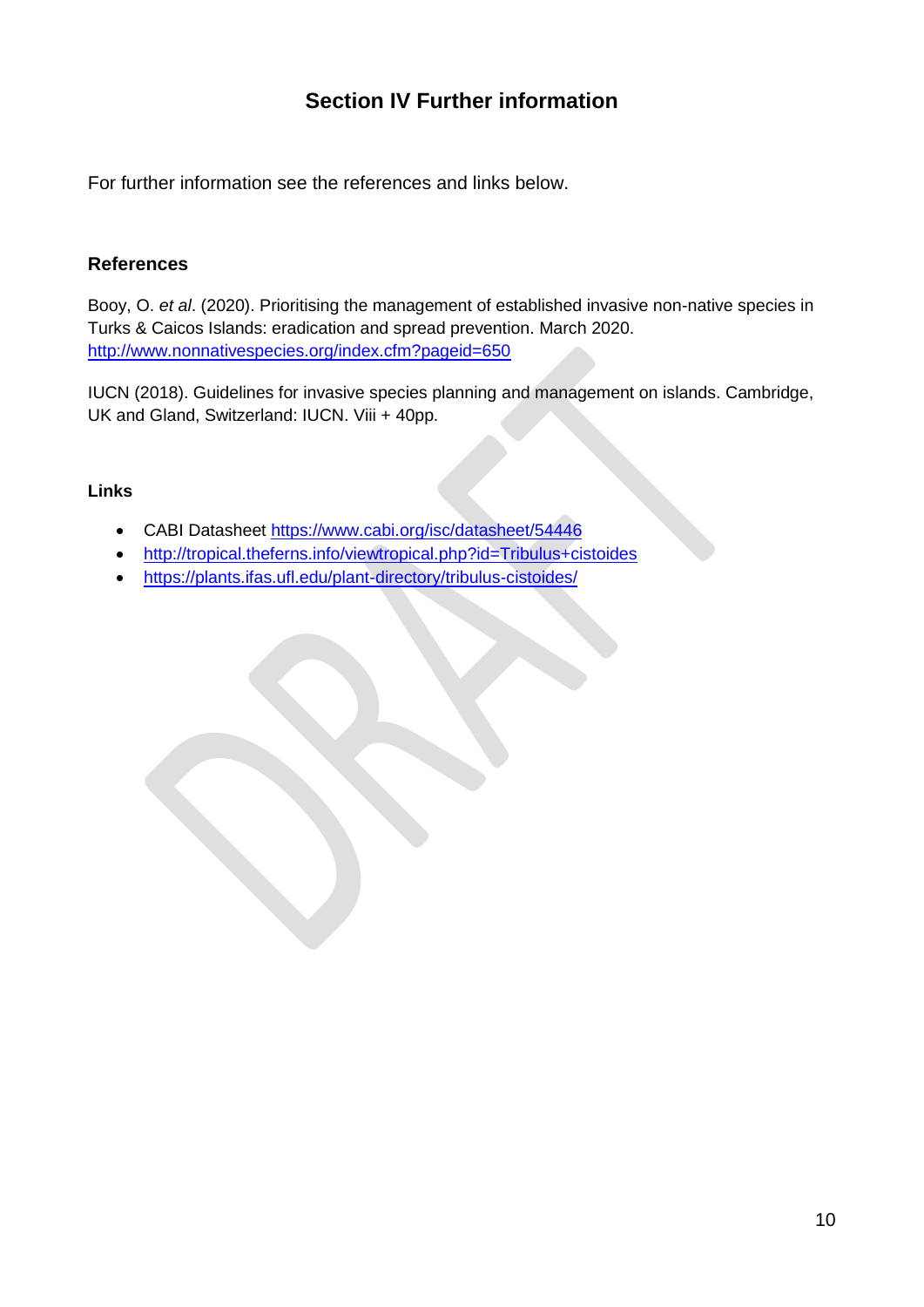# **Annex 1. Information on the target species**

|                                                                                                                                                                                   | (Common and scientific names)                                                                                                                                                                                                                                                                                                                                                                                                    |
|-----------------------------------------------------------------------------------------------------------------------------------------------------------------------------------|----------------------------------------------------------------------------------------------------------------------------------------------------------------------------------------------------------------------------------------------------------------------------------------------------------------------------------------------------------------------------------------------------------------------------------|
| <b>Species name</b>                                                                                                                                                               | False puncture vine Tribulus cistoides                                                                                                                                                                                                                                                                                                                                                                                           |
|                                                                                                                                                                                   | (Give details of all stages in the life cycle)                                                                                                                                                                                                                                                                                                                                                                                   |
| <b>Description</b>                                                                                                                                                                | Tribulus cistoides is a herbaceous, annual to short-lived perennial plant<br>with branched stems around $50 - 180$ cm long that are usually prostrate. It<br>has a well-developed tap root and the stems tend to grow along the<br>ground, forming mats.                                                                                                                                                                         |
|                                                                                                                                                                                   | Leaves are opposite, pinnately compound, 10 cm long, divided into 6 to 8<br>pairs of elliptic leaflets ranging from $2 - 7$ mm long.                                                                                                                                                                                                                                                                                             |
|                                                                                                                                                                                   | Solitary, bright yellow, 20 - 30 mm wide, 5-petalled flowers are produced.                                                                                                                                                                                                                                                                                                                                                       |
|                                                                                                                                                                                   | The fruit is disc-shaped with a stalk 20-30 cm long. The fruit (sometimes<br>referred to as a burr) breaks up into four or five wedge-shaped segments,<br>each with two lateral spines 5-10 mm long and two basal spines 2 mm<br>long. Each segment contains 1-4 seeds.                                                                                                                                                          |
| <b>Similar species</b>                                                                                                                                                            | (Give details of any other species which could be confused with the target species)<br>T. cistoides closely resembles T. terrestris but the latter is an annual herb<br>with smaller flowers 7-15 mm in diameter and with smaller leaflets.                                                                                                                                                                                      |
| (Include seed bank longevity for plants)<br>Life cycle<br>The plant begins to flower and set seeds while only a few centimetres tall,<br>continuing to do so throughout the year. |                                                                                                                                                                                                                                                                                                                                                                                                                                  |
|                                                                                                                                                                                   | Seeds are very persistent in the environment, able to remain dormant in<br>the soil for up to 5 years.                                                                                                                                                                                                                                                                                                                           |
| <b>Ecology and</b><br>behaviour                                                                                                                                                   | It is known to flower from spring to fall in the sub-tropics and all year round<br>in the tropics. Flowers open just after sunrise and close at sunset, lasting<br>about two days. The plant's rapid growth allows it to form sizable radial<br>patches very quickly.                                                                                                                                                            |
| <b>Habitats</b>                                                                                                                                                                   | T. cistoides is commonly found as a weed on sandy soils along coasts and<br>also open places inland. It is found on roadsides, recreational areas and<br>agricultural land.                                                                                                                                                                                                                                                      |
|                                                                                                                                                                                   | It prefers a position in full sun, though it tolerates partial shade and<br>requires a well-drained soil. Established plants are drought tolerant.                                                                                                                                                                                                                                                                               |
| Any other<br>relevant<br>information                                                                                                                                              | The spiny fruits of T. cistoides are well equipped for dispersal from field to<br>field by attaching to the fur and hides of wild and domestic animals. They<br>are also dispersed on human clothes and footwear. The large and small<br>spines on the fruit are arranged at different angles so that, no matter how<br>the seed falls, one of the spines always points upward to meet the unwary<br>foot, hoof or vehicle tire. |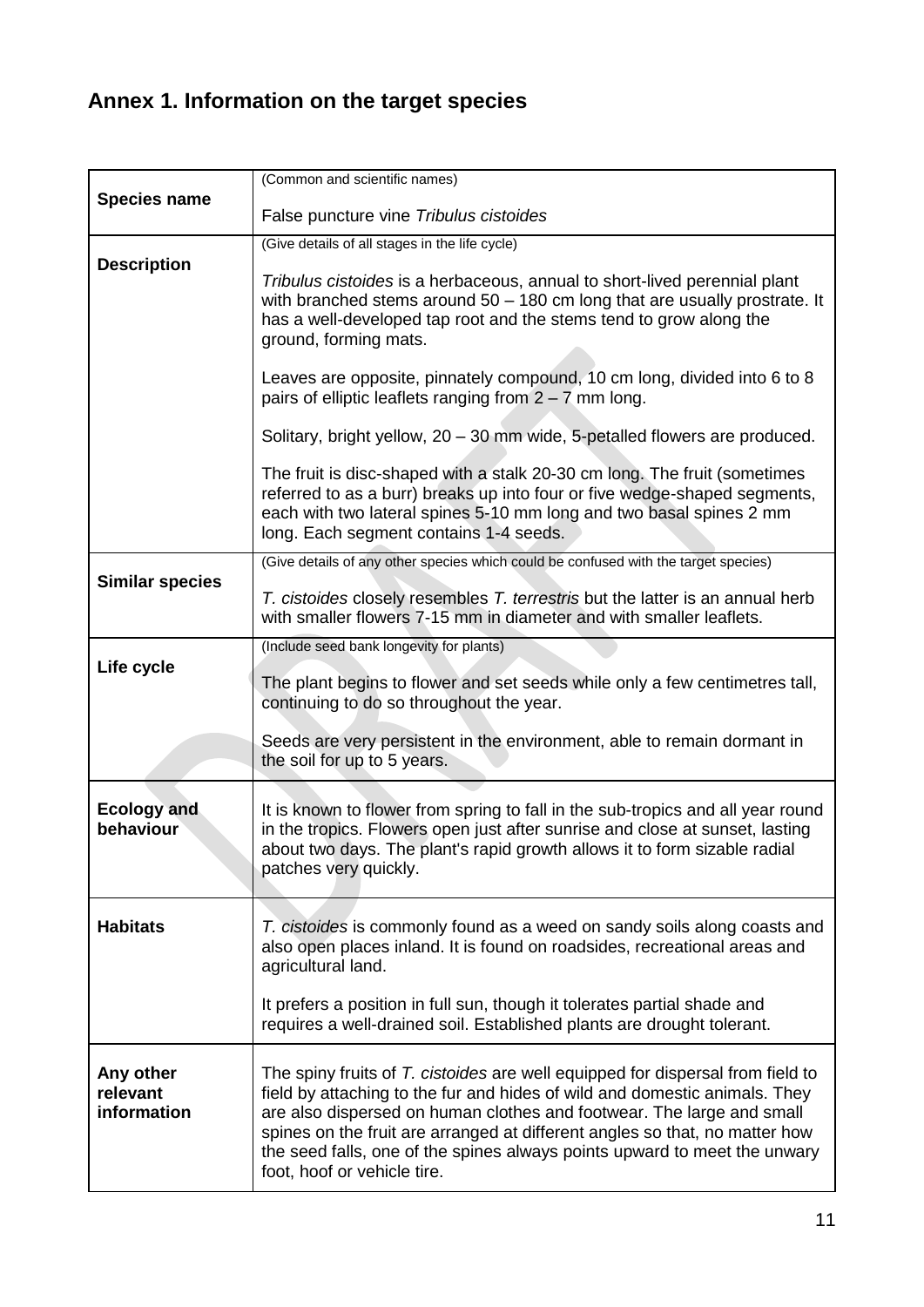| The spiny fruits can be transported over some considerable distances<br>because they are readily attached to the rubber tires of farm machinery. |
|--------------------------------------------------------------------------------------------------------------------------------------------------|
|                                                                                                                                                  |



*Tribulus cistoides* flowers and leaves (left) and spiny fruit (right). Images © Forest & Kim Starr – CC BY 4.0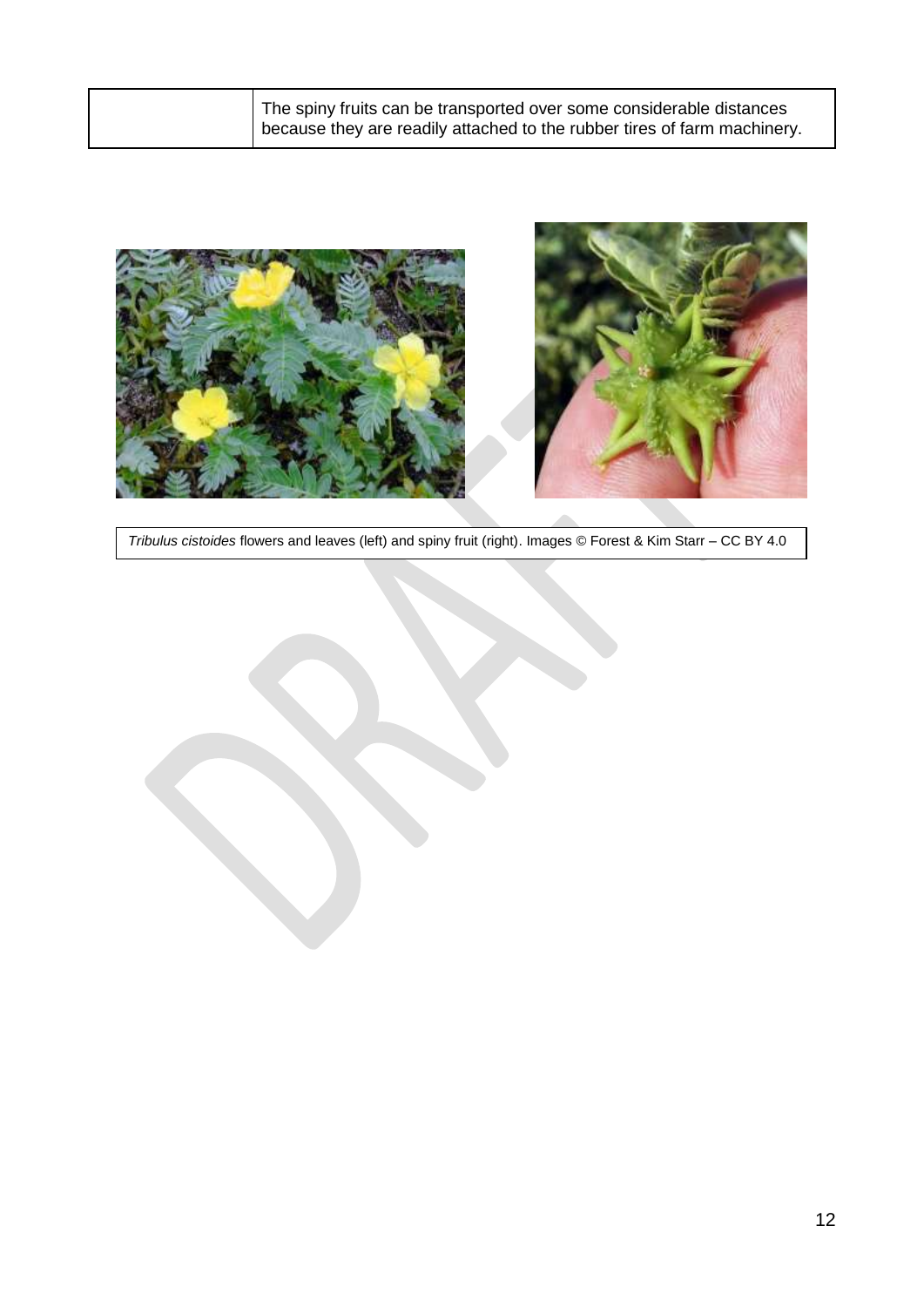# **Annex 2. Best practice guidelines**

## **A. General guidelines**

General guidelines for weed control are:

- Timing is important, you need to hit weeds before they start flowering: "1 years weed is 7 years seed"
- Do not start without planning for follow-up.
- Look at the big picture: what will happen when the target weed is removed? Worse ones can come in, especially if removal results in disturbed land, and some weeds can be useful in sheltering newly planted endemic species.
- Pick the right method for the job not just with regards the weed species but also taking into consideration the context. There are two main approaches:
	- o Large-scale short-term action with relatively little input: typically for agricultural and pasture clearing.
	- o Longer term action, of varying scale and often with high input: typically for conservation work.
- When tackling a widespread weed, start with the outliers. Remove these first, and then focus on the main area of infestation.
- Success can be achieved only by on-going removal. Don't think you can do it with a single one-off treatment.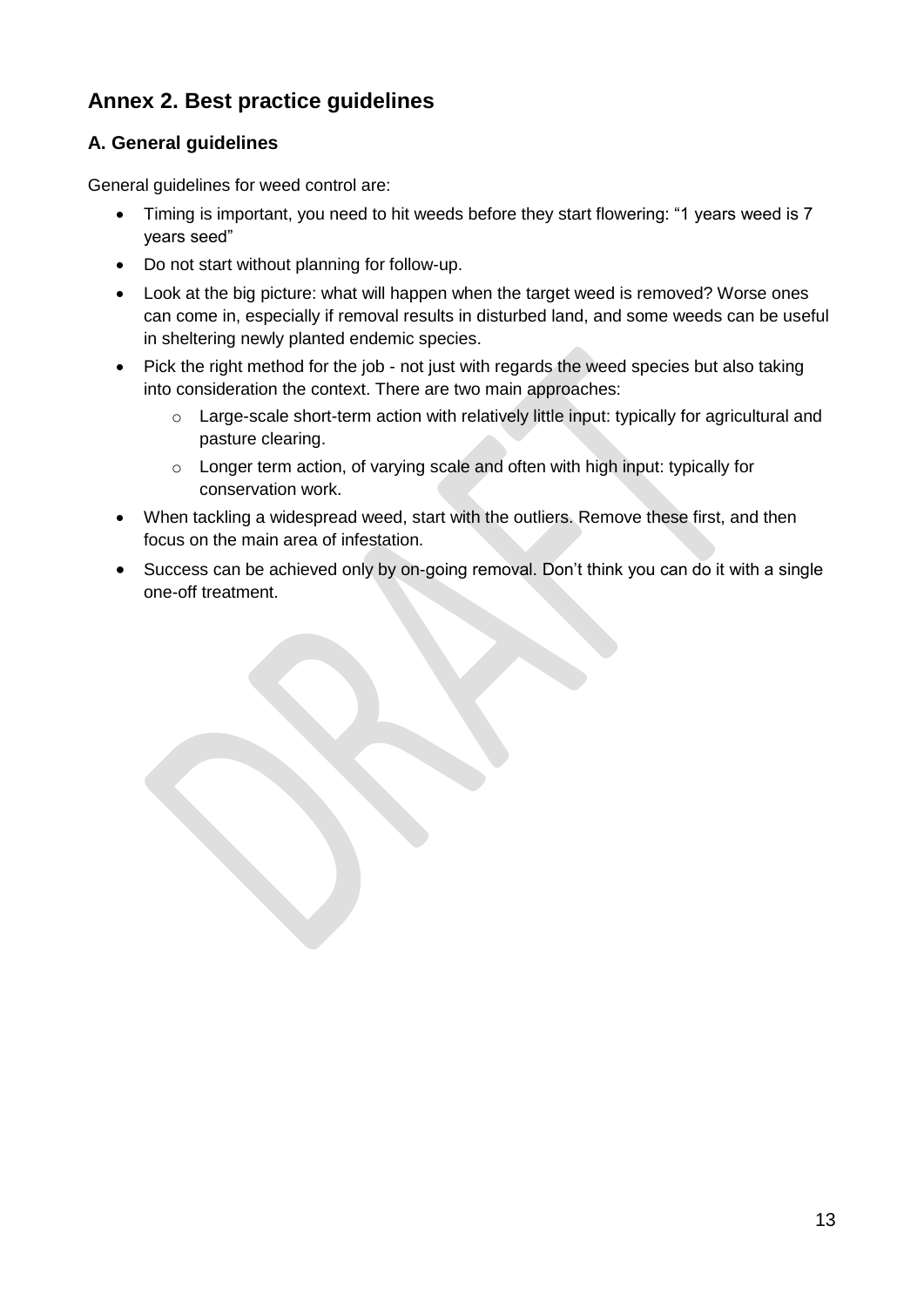### **B. Best practice guidelines on disposing of cut weeds**

Poor disposal, such as dumping green waste over a fence or in the forest is one of the main ways that weeds escape from gardens and start spreading. Some of the ways to minimise the spread of weeds through responsible disposal of green waste include:

- Drying (any weed):
	- o Leave weeds in the sun to dry before disposing of them.
	- o Rhizomes or tubers can be hung up in trees in dry regions to wither. Then burn them or take them to the landfill site.
- Burning (rushes, grasses, woody weeds):
	- $\circ$  Dry cut weeds and then burn them in a bonfire or simple incinerator made from a 40 gallon oil drum. Be careful not to create a large fire which can go out of control.
- Bagging and rotting down (weed with seeds, weeds with bulbs and tubers):
	- $\circ$  Dispose of weeds that are already seeding or readily able to reproduce vegetatively, including through suckers and bulbs, by placing them in a black plastic bag, sealing it and 'baking it' in the sun until destroyed.
- Composting (any small weeds, the leafy parts of larger weeds and woody weeds)
	- $\circ$  Remove any problem parts (tubers, rhizomes, berries & fruit) and either take them to the landfill site, rot them down in a black bag or dry them for burning, as described above. Compost the other parts of the plant.
	- $\circ$  Cover your compost so that seeds cannot be distributed by wind or animals.
	- o Do not compost tubers or roots such as ginger that are likely to re-sprout and are not likely to be killed in compost heaps.
- Mulching and chipping (larger leafy and woody weeds):
	- o Finely shredding weeds in a garden mulcher before burying or composting will increase the rate of breakdown.
	- o Mulched weeds make an excellent slow-release feed for fruit trees.
	- $\circ$  Mulches and wood chip ground covering help suppress new weed growth and hold moisture in.
- Transporting to the landfill site (any weed material):
	- o Always cover trailers when transporting plant material to prevent seeds and other live plant material falling off.
	- $\circ$  Don't fill the trailer or truck so full that weeds can fall off.
	- $\circ$  Never transport weeds in full seed or you will just spread seeds across the land. Bag up any plants with seeds before transporting them off the site.
- Leaving in situ (any weed with seed heads or fruit, any weeds where moving cut plant material would cause damage):
	- o Cut weeds can be piled, or left lying as they fall, depending on the situation.
	- o Note that rats can use piles of cut plant stems as refuges.